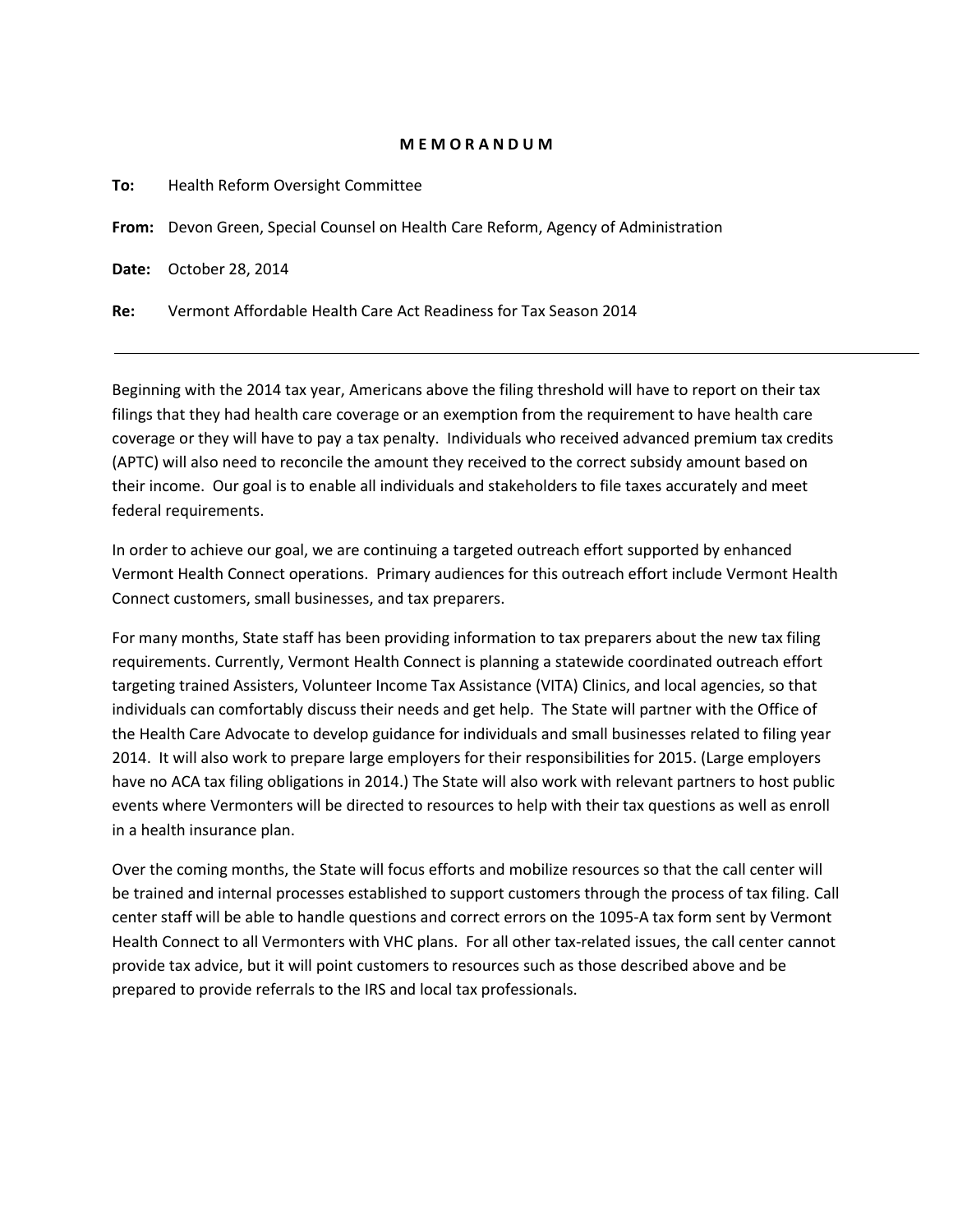The State is engaging the following partners to ensure that information flows together seamlessly.

- Vermont Department of Taxes
- Office of the Health Care Advocate
- Assisters and their affiliated organizations
- Maximus
- Vermont Health Connect Operational Staff
- Professional tax preparation agencies
- **•** Small Business Associations
- The State's Chambers of Commerce
- $-2-1-1$
- Voluntary Income Tax Assistance (VITA)
- Blue Cross and Blue Shield of Vermont
- MVP Health Care

Attached is the Tactical Plan detailing the Focus Areas and Actions for Tax Season 2014.